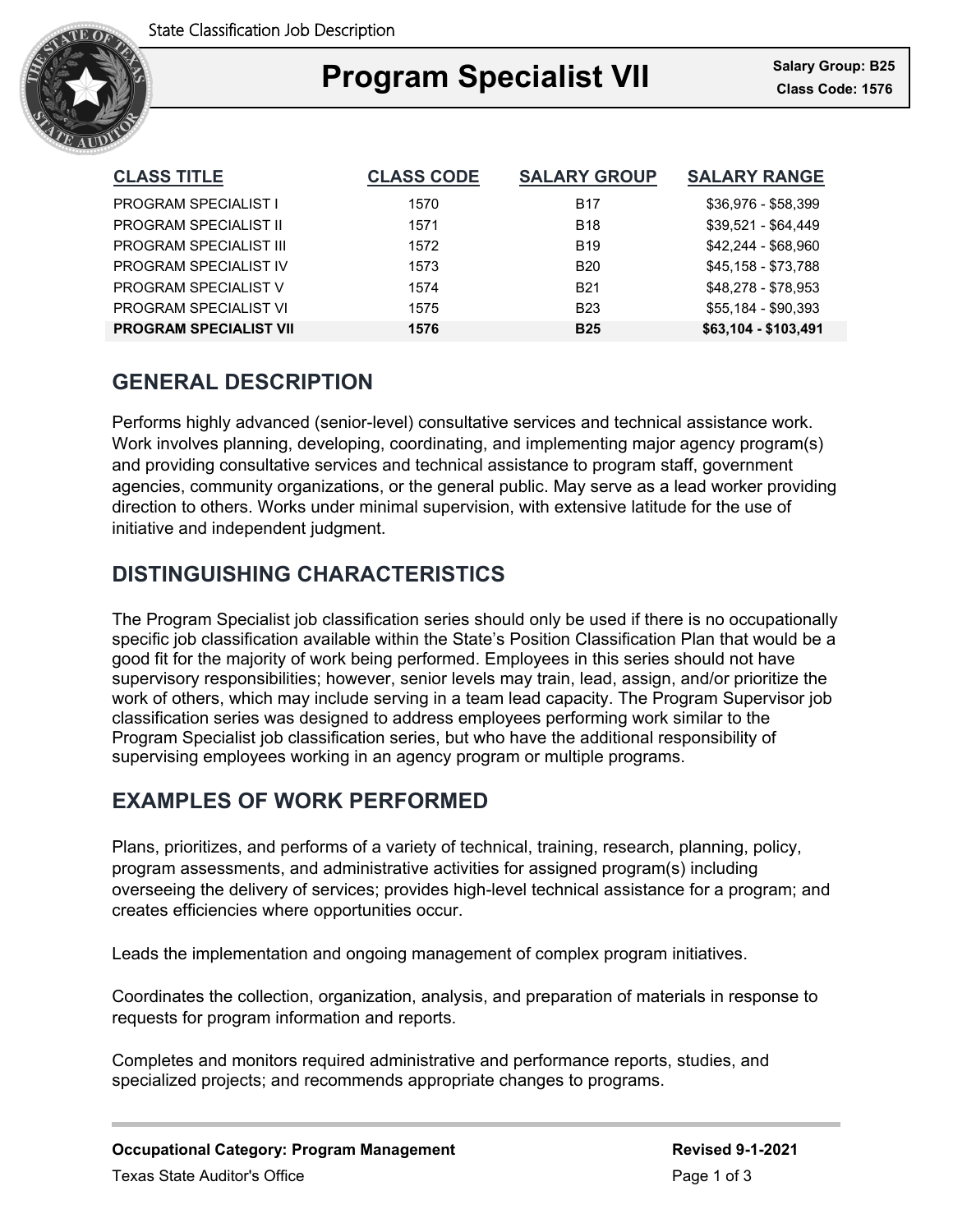Ensures compliance with program policies and procedures, statutes, and rules; and takes corrective action(s) as needed.

Develops and implements effective techniques for evaluating agency programs, identifies the need for new programs or change to existing programs, and provides guidance to staff in the development and integration of new methods and procedures.

Performs and/or oversees studies and analyses of operations and problems and the preparation of reports of findings and recommendations.

Analyzes legislation to develop recommendations for policy in programmatic issues relating to the implementation, improvement, and/or expansion or reduction of program funding; and assists in responding to legislative and external inquiries and requests.

Speaks to community and professional groups to coordinate, improve, and stimulate interest in the program(s) and to secure support for program(s).

Consults with public and private agencies involved in programs to resolve problems, identify training needs, and discuss program effectiveness.

Prepares and evaluates program budget requests.

Assists management with developing program policies, procedures, standards, and manuals; and planning program activities in accordance with program objective and goals.

May coordinate and implement risk and compliance activities.

May serve as a lead worker providing direction to others.

Performs related work as assigned.

### **GENERAL QUALIFICATION GUIDELINES**

### **EXPERIENCE AND EDUCATION**

Experience in a field related to the agency program. Graduation from an accredited four-year college or university with major coursework in a field relevant to the assignment is generally preferred. Experience and education may be substituted for one another.

### **KNOWLEDGE, SKILLS, AND ABILITIES**

Knowledge of local, state, and federal laws related to the program area; public administration and management techniques; statistical analysis processes; budget processes; research techniques; training and marketing techniques; and program management processes and techniques.

Skill in identifying measures or indicators of program performance and the use of a computer and applicable software.